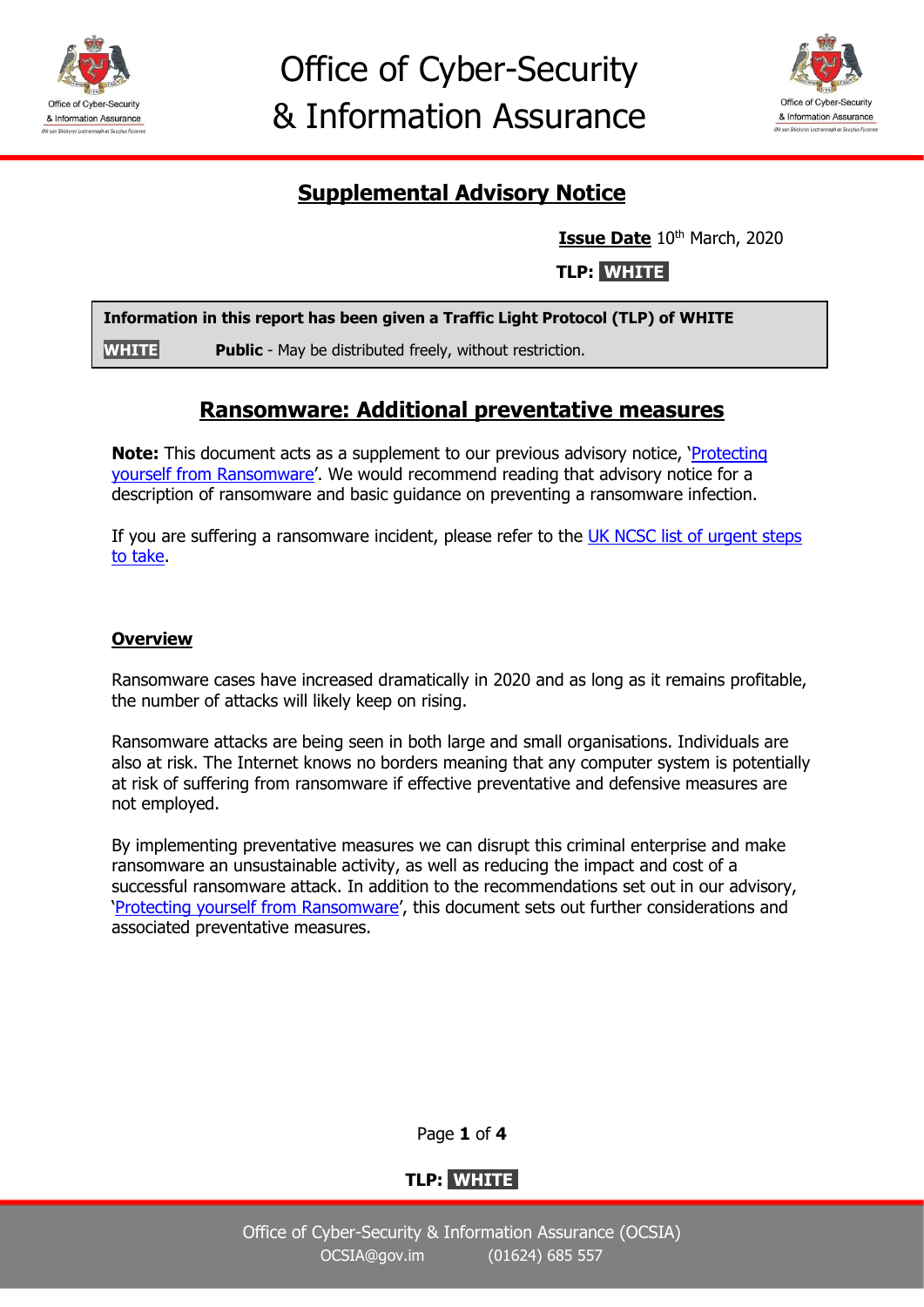### **Recommended Action**

### **1. The "3-2-1" rule for backing up your data**

The "3-2-1" rule refers to having at least 3 copies of your data, on 2 devices, and 1 offsite. This rule is the most common method for creating resilient data backups.

Keep in mind that at any given time, one or more of your backups should be offline and backups should only be connected when absolutely necessary. There is, of course, no value in a backup that can be infected because it is connected to a live system.

For further information on securing data backups, please refer to the UK NCSC article: <https://www.ncsc.gov.uk/blog-post/offline-backups-in-an-online-world>

### **2. Securing file indexes**

Businesses can potentially run into issues when recovering their data from backups after a ransomware attack. Although the business may have been able to restore their data and files, they may not have considered the index files which might have also been encrypted.

Indexes are used to quickly locate and access data without having to search every row in a database table. For large databases, indexing can be critical for efficient business operations. It can even potentially grind some services to a halt whilst re-indexing is performed, so it is a good idea to consider regularly backing up index files and any other data cataloguing mechanisms.

#### **3. Microsoft Windows 10 Ransomware Protection**

Microsoft Windows 10 has an in-built anti-malware service called Defender. Windows Defender includes a security feature called "Ransomware Protection". This feature is disabled by default but it is recommended to enable it in order to get the most protection you can for your computer systems.

This feature is comprised of two components; Controlled Folder Access and Ransomware Data Recovery.

**Controlled Folder Access -** This component allows you to specify certain folders that you wish to monitor for and block changes to the files contained within them. This will block all programs, except the ones you allow, from making any modifications to the monitored folders. This, in effect, will protect them from being encrypted by ransomware.

**Ransomware Data Recovery -** Ransomware Data Recovery will automatically sync common data folders with a Microsoft OneDrive account in order to backup your files. If this component is enabled, ransomware victims can use OneDrive to recover their files.

Easy to follow instructions on how to enable this security feature can be found here: [https://www.bleepingcomputer.com/news/microsoft/how-to-enable-ransomware-protection](https://www.bleepingcomputer.com/news/microsoft/how-to-enable-ransomware-protection-in-windows-10/)[in-windows-10/](https://www.bleepingcomputer.com/news/microsoft/how-to-enable-ransomware-protection-in-windows-10/)

# **TLP: WHITE s**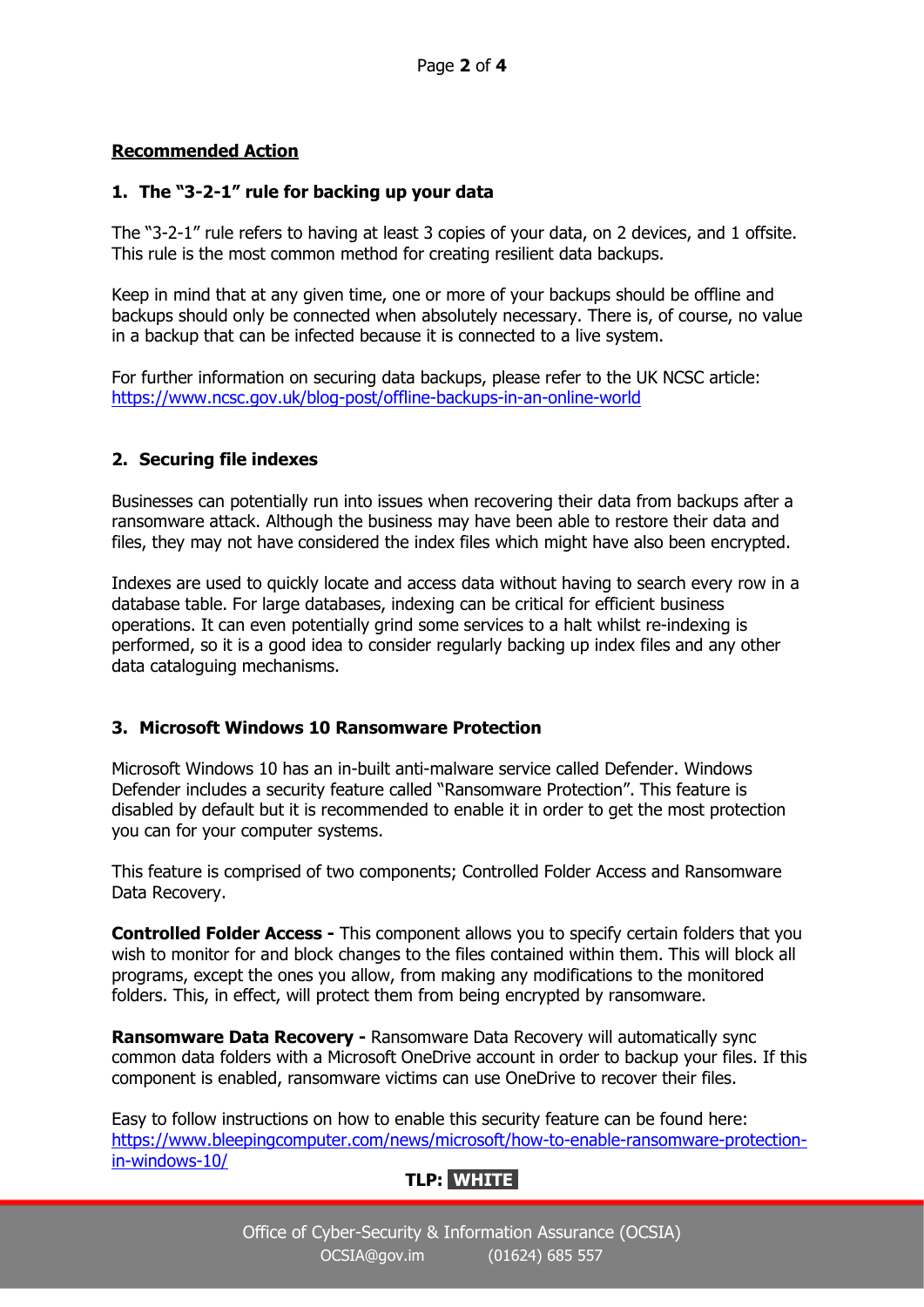## **4. Show file extensions**

Malicious files can masquerade as legitimate file types. A file attachment in an email or downloaded file might appear to be a PDF (.pdf) or word document (.doc) but in actual fact be an executable (.exe), batch file (.bat) or other format that, when clicked, can perform malicious operations.

Be especially cautious if you see an attachment with a similar format to "invoice.pdf.exe" or similar.

Instructions on how to display file extensions can be found on the following links:

MS Windows: [https://www.techadvisor.co.uk/how-to/windows/windows-10-file-extensions-](https://www.techadvisor.co.uk/how-to/windows/windows-10-file-extensions-3697651/)[3697651/](https://www.techadvisor.co.uk/how-to/windows/windows-10-file-extensions-3697651/)

Mac OS: [https://www.techradar.com/how-to/computing/apple/how-to-show-or-hide-file](https://www.techradar.com/how-to/computing/apple/how-to-show-or-hide-file-extensions-in-mac-os-x-1295830)[extensions-in-mac-os-x-1295830](https://www.techradar.com/how-to/computing/apple/how-to-show-or-hide-file-extensions-in-mac-os-x-1295830)

# **5. Configure alerts and notifications**

Ransomware will attempt to traverse networks in order to spread - this may require the ransomware to make modifications to the services that manage access controls.

Where possible, set anti-malware/end point protection to monitor, and create notifications and alerts for any changes to Group Policies, Active Directory or any other services managing access control.

## **6. The rule of "Zero-Trust" for privilege rights**

The idea behind "zero-trust" is to provide the minimum amount of access to information, networks and applications required to do a required job or task.

For example, a database administrator should not have default access to all databases, only the ones they need to work on that day. This reduces the attack surface should the administrator's account be compromised.

It is important to consider what systems can access the Internet and email. Administrator accounts with access to business-critical systems or data should be isolated from the Internet wherever possible. Workstations intended for administrator accounts or accounts with heightened privileges should not be used for standard user accounts as malware could be introduced and subsequently compromise the account with increased rights.

# **TLP: WHITE s**